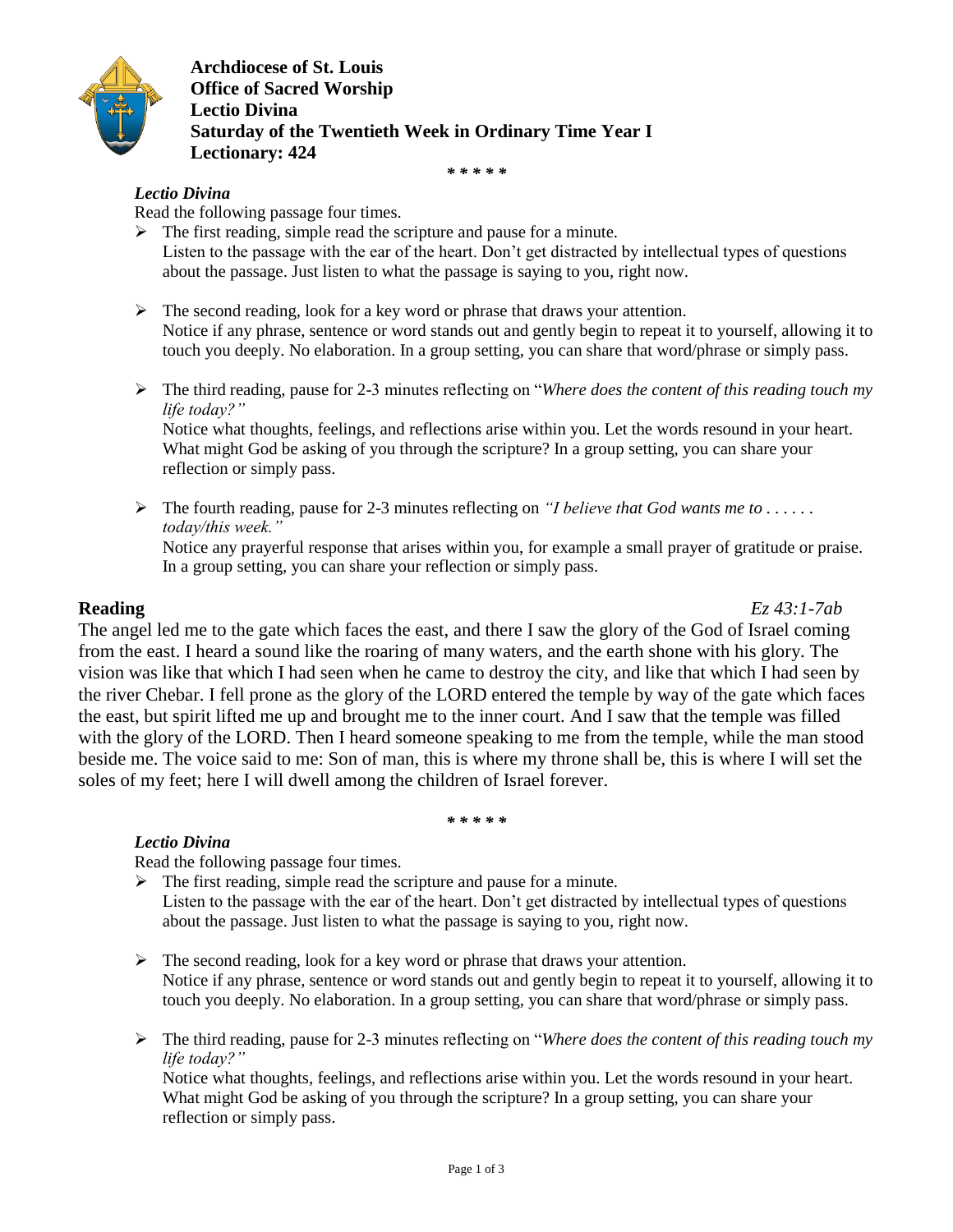

**Archdiocese of St. Louis Office of Sacred Worship Lectio Divina Saturday of the Twentieth Week in Ordinary Time Year I Lectionary: 424**

 The fourth reading, pause for 2-3 minutes reflecting on *"I believe that God wants me to . . . . . . today/this week."*

Notice any prayerful response that arises within you, for example a small prayer of gratitude or praise. In a group setting, you can share your reflection or simply pass.

### **Responsorial Psalm** *Ps 85:9ab and 10, 11-12, 13-14* **R. (see 10b) The glory of the Lord will dwell in our land.**

I will hear what God proclaims; the LORD –for he proclaims peace. Near indeed is his salvation to those who fear him, glory dwelling in our land.

# **R. The glory of the Lord will dwell in our land.**

Kindness and truth shall meet; justice and peace shall kiss. Truth shall spring out of the earth, and justice shall look down from heaven.

# **R. The glory of the Lord will dwell in our land.**

The LORD himself will give his benefits; our land shall yield its increase. Justice shall walk before him, and salvation, along the way of his steps.

# **R. The glory of the Lord will dwell in our land.**

*\* \* \* \* \**

# *Lectio Divina*

Read the following passage four times.

- $\triangleright$  The first reading, simple read the scripture and pause for a minute. Listen to the passage with the ear of the heart. Don't get distracted by intellectual types of questions about the passage. Just listen to what the passage is saying to you, right now.
- $\triangleright$  The second reading, look for a key word or phrase that draws your attention. Notice if any phrase, sentence or word stands out and gently begin to repeat it to yourself, allowing it to touch you deeply. No elaboration. In a group setting, you can share that word/phrase or simply pass.
- The third reading, pause for 2-3 minutes reflecting on "*Where does the content of this reading touch my life today?"*

Notice what thoughts, feelings, and reflections arise within you. Let the words resound in your heart. What might God be asking of you through the scripture? In a group setting, you can share your reflection or simply pass.

 $\triangleright$  The fourth reading, pause for 2-3 minutes reflecting on *"I believe that God wants me to ..... today/this week."* Notice any prayerful response that arises within you, for example a small prayer of gratitude or praise. In a group setting, you can share your reflection or simply pass.

# **R. Alleluia, alleluia.**

You have but one Father in heaven; you have but one master, the Christ.

**Alleluia** *Mt 23:9b, 10b*